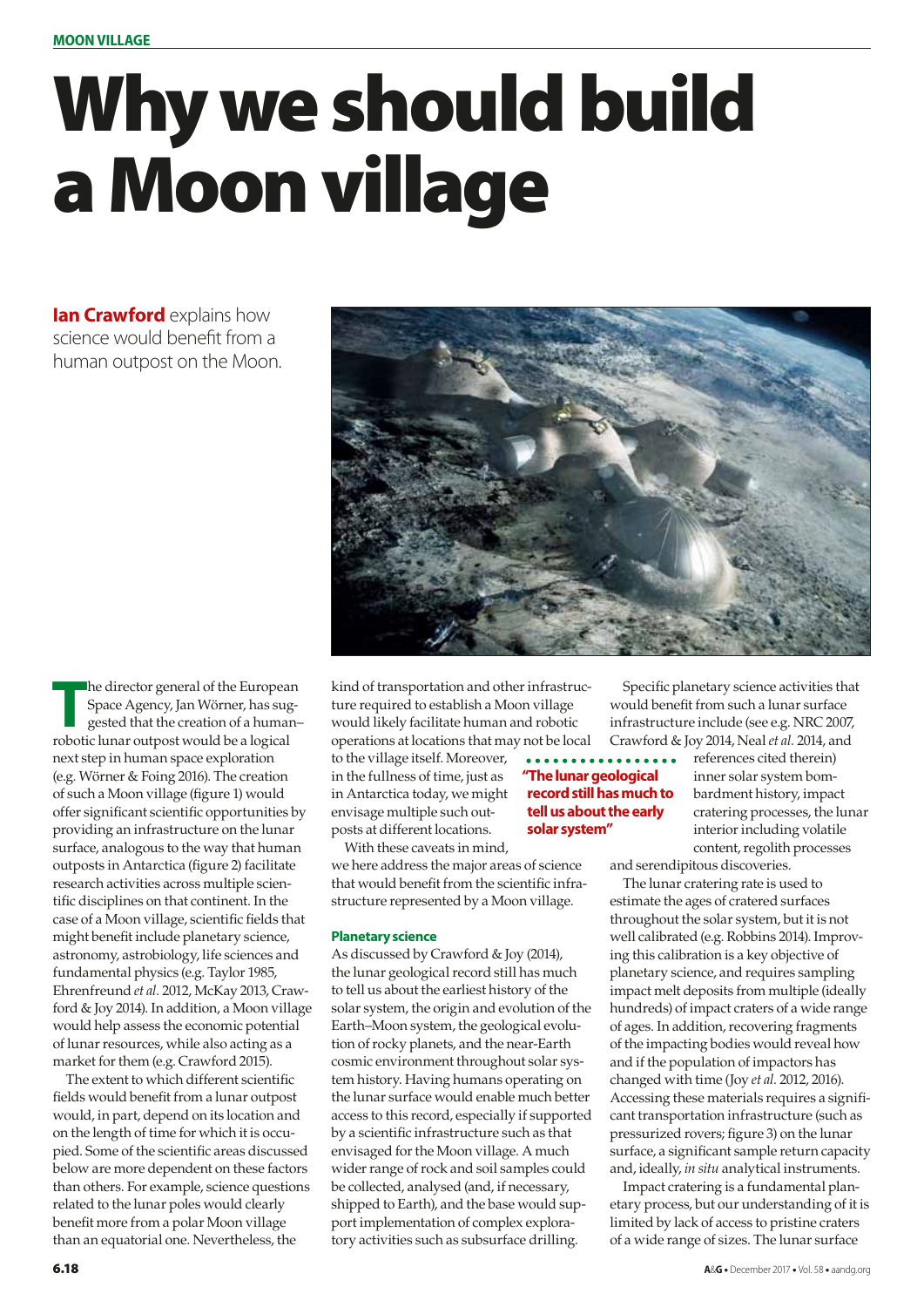**MOON VILLAGE**

1 (Left) Artist's impression of a Moon village. (ESA) 2 (Below) The Amundsen–Scott research station at Earth's South Pole. Such outposts provide a scientific infrastructure that supports research in multiple disciplines (e.g. astronomy, atmospheric science, biology, glaciology, geology, magnetospheric physics, meteoritics and zoology) on the Antarctic continent that would be difficult or impossible to sustain otherwise. Lunar research stations will fulfil the same function on the Moon. (NSF)

3 (Right) The Lunar Electric Rover, under development by NASA. Many lunar science activities will require the ability to move away from the outpost, requiring pressurized rovers, but conversely a lunar outpost will provide the facilities to maintain, recharge and upgrade such vehicles. (NASA)



clearly exhibits the required diversity of craters. Using these craters to improve our knowledge of impact cratering processes requires visiting many craters of a wide range of sizes and ages to conduct sampling, geophysical surveys and, possibly, subsurface drilling.

The Moon provides an excellent example of a small rocky body that largely preserves

its internal structure from shortly after its formation. As such it can provide insights into the early geological evolution of larger and more complicated planets. To bet-

ter understand the structure, composition and evolution of the lunar interior requires emplacement of geophysical tools (e.g. seismic networks and magnetic surveys), as well as sampling a wide range of lunar crustal and volcanic rocks of diverse ages and compositions. Such studies would also help constrain theories of lunar origin.

There is now convincing evidence that water ice exists within permanently shadowed polar craters, and that hydrated materials also exist at high-latitude (but not permanently shadowed) localities (see Anand 2010 for a review). In addition to their possible value as resources (discussed below), such deposits would inform our knowledge of the role comets and

meteorites have played in delivering volatile substances to the terrestrial planets. Determining the nature and extent of these volatiles requires surface activities (including sampling and near-surface drilling) at polar and high-latitude locations.

The lunar surface is a natural laboratory for understanding space weathering and regolith processes throughout the

. . . . . . . . . . . . **"The Moon could be a useful platform for astronomical observations"**

solar system, through time. Access to regoliths of different composition, thickness and latitude are required to improve our knowledge of these processes.

Humans are unique in our ability to recognize the significance of new observations or phenomena, even if they were not anticipated. Having humans living and working on the lunar surface for long periods is likely to result in unanticipated discoveries that might not otherwise be made. Although unquantifiable, such discoveries may ultimately prove to be among the most significant to result from a lunar outpost.

## **Astronomy**

The lunar surface is a potentially useful platform for astronomical observations (e.g. Burns *et al.* 1990, Crawford & Zarnecki 2008), and establishing the equipment required for such observations would be

facilitated by a human and robotic infrastructure on the Moon. Key aspects include low-frequency radio astronomy, optical and infrared astronomy, high-energy astrophysics and funda-

mental physics. Radio wavelengths

longer than about 10m cannot penetrate the Earth's ionosphere, yet much valuable scientific information is expected

to lie in this low-frequency range (e.g. Jester & Falcke 2009). The lunar farside, which is permanently shielded from the Earth, is probably the best location in the inner solar system for such observations and a human infrastructure on the Moon would assist in the setting up of the necessary equipment (although care would also be required to ensure that human operations do not degrade the natural radioquietness of the location).

Although the Moon could in principle provide a platform for optical and infrared telescopes, there is a consensus that freeflying satellites (e.g. at the Earth–Sun L2 point) probably provide better platforms for such activities (Lester *et al.* 2004). It is certainly true that some aspects of the lunar surface environment (e.g. dust and, in most locations, extreme diurnal temperature ranges) are not ideal for astronomical observations at these wavelengths. Nevertheless, access to a scientific infrastructure able to emplace, maintain and upgrade such instruments (the value of which has been demonstrated by multiple HST servicing missions) might compensate for these disadvantages. Moreover, the stability of the lunar surface may be enabling in the context of building optical/IR interferometric arrays, and permanently shadowed polar craters might enable passive cooling of IR instruments. The pros and cons of the lunar surface for optical/IR astronomy still need to be properly assessed and a lunar outpost would at least facilitate such an assessment.

As the lunar surface is not shielded by either an atmosphere or a magnetic field (other than the Sun's heliospheric magnetic field) it is an attractive location from which to study the flux and composition of primary cosmic rays. This can also be done in free space, but the existence of a human and robotic infrastructure on the lunar surface may facilitate the installation of the required instrumentation. Similar arguments apply for gamma-ray and X-ray observations.

Although not a major driver for lunar exploration, several areas of fundamental physics research may benefit from the scientific infrastructure represented by a lunar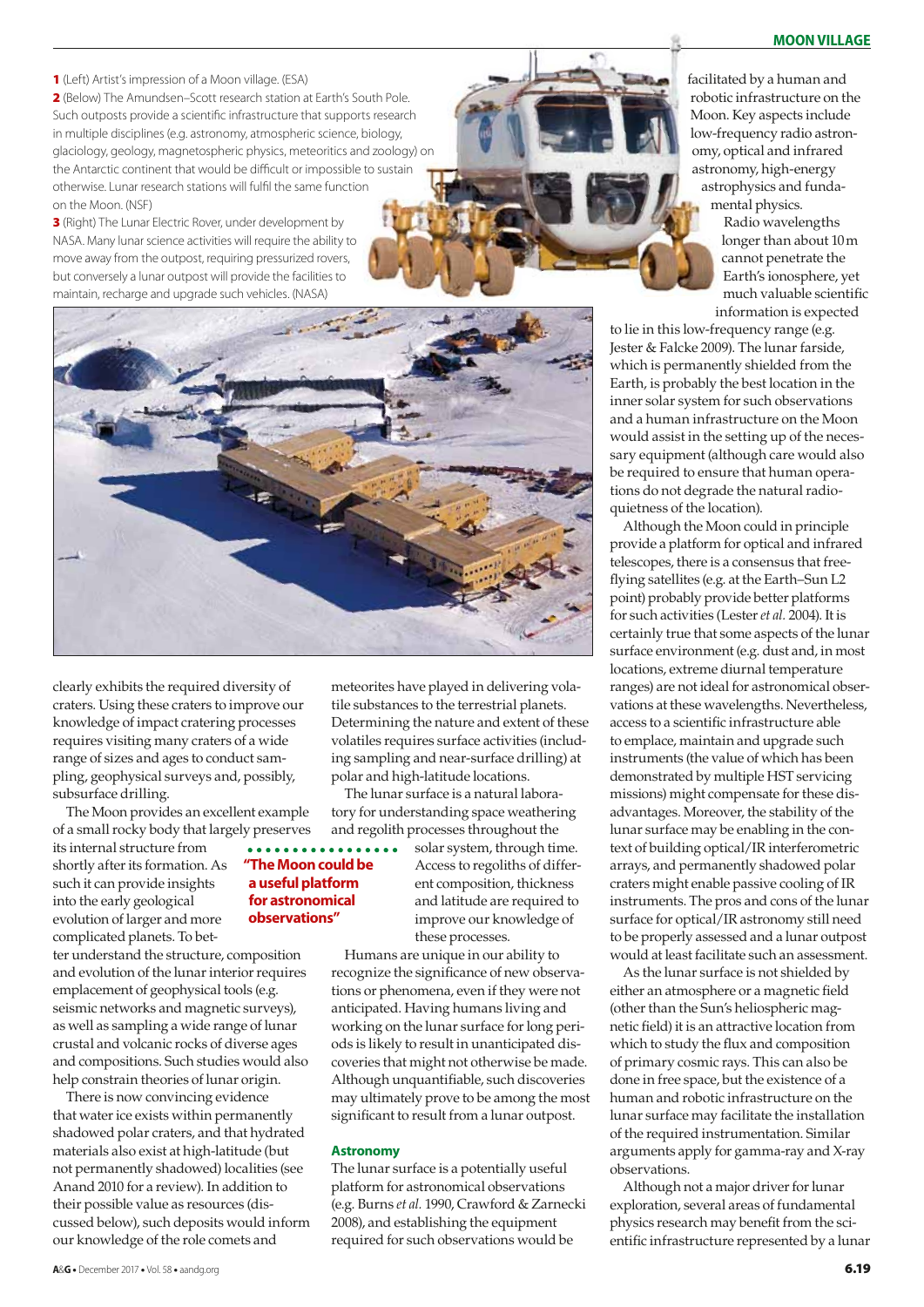# **MOON VILLAGE**

4 Several lunar science objectives require accessing the subsurface and may require drilling to depths of tens or hundreds of metres (e.g. Crawford *et al.* 2010). A lunar outpost would provide the background supporting infrastructure required to enable such activities, just as Antarctic research stations are required to support scientific drilling on that continent. (NASA)



outpost. These include testing General Relativity through improved lunar laser ranging measurements (Currie *et al.* 2010), tests of quantum entanglement over the Earth–Moon baseline (Schneider 2010), and searches for exotic particles (e.g. strange quark matter, dark matter, etc) interacting with the lunar surface (Banerdt *et al.* 2007).

### **Astrobiology**

Astrobiology is usually defined as the study of the origin, evolution, distribution and future of life in the universe. As the Moon has presumably never had any indigenous life of its own, at first sight a scientific lunar infrastructure might not seem especially relevant to astrobiology. However, we can identify the following areas of astrobiological research that would benefit from lunar surface operations (e.g. Crawford 2006, Cockell 2010, and references cited therein): the early impact regime at the time when life began on Earth, the evolution of Earth's space environment, samples of early terrestrial planet materials, and the search for extraterrestrial intelligence.

Understanding the extent to which large meteorite impacts may have affected the origin and early evolution of life on Earth is a key aspect of astrobiology. It would be addressed on the Moon as part of the wider calibration of inner solar system cratering rate discussed above, and would require sampling of ancient impact melt deposits in the age range 4.5–3.8Gyr.

As discussed by Crawford *et al.* (2010), buried ancient regoliths are expected to contain records of the solar wind and galactic cosmic ray (GCR) fluxes throughout solar system history, both of which would inform our understanding of the past habitability of the Earth. Accessing such

palaeoregoliths would require extensive fieldwork and, possibly, drilling to depths of tens or hundreds of metres (figure 4). This is the kind of large-scale exploratory activity that would be greatly facilitated by a human infrastructure on the Moon, just as Antarctic research stations are required to support scientific drilling on that continent, for example, to sample biological diversity in subglacial lakes. ................

In addition, as pointed out by Armstrong *et al.* (2002) and Gutiérrez (2002), the lunar surface may contain fragments of the early Earth, and possibly also of Mars and Venus, that predate the oldest existing surfaces on those planets. Finding such material, especially for the early Earth, could help constrain the timing of the origin and early evolution of life on our planet and would be of considerable astrobiological significance. Finding such materials on the Moon would likely require extensive exploratory activities and would be aided by a Moon village. **space vehicles"**

There is also the possibility that molecules derived from the Earth's atmosphere may be preserved in the lunar regolith (Ozima *et al.* 2008, Terada *et al.* 2017). If these can be identified in, and extracted from, ancient palaeoregolith layers, then they have the potential to provide insights into the evolution of Earth's atmosphere with time. Accessing them will require the same sort of capabilities required for extracting solar wind and GCR records from palaeoregolith layers as discussed above.

Lunar ices also have astrobiological significance. Lunar polar ices exposed to GCRs may be expected to form organic molecules (Lucey 2000). Sampling of polar ices, as described above, would indicate the extent to which this process occurs and its relevance to abiotic syntheses of organic molecules in planetary and interstellar ices.

In addition, microbial spores, and conceivably even live microorganisms, may still be present within the remains of space vehicles (including Apollo lunar module ascent stages) that have crashed onto the Moon (Glavin *et al.* 2010). Sampling such

localities, and determining what, if any, viable organic material has survived for decades on the lunar surface would provide key informa-**"Microorganisms may still be present within the remains of crashed** 

tion regarding the survival of life in the space environment relevant to fundamental biology, planetary protection and panspermia.

At the other end of the astrobiology spectrum, a scientific infrastructure on the Moon could help constrain the prevalence of technological civilizations in our galaxy. There are two main routes to this: SETI could make use of radio astronomical facilities established on the Moon (e.g. Maccone 2004) or, more speculatively, the lunar surface might be searched for artefacts of extraterrestrial origin (Arkhipov 1998, Rose & Wright 2004). Both would benefit from a human-tended infrastructure, but the latter (speculative though it is) would probably require such an infrastructure because of the large surface areas that would need to be searched to place any meaningful limits on the existence of any such artefacts.

## **Life sciences**

The lunar surface provides multiple opportunities for research in the life sciences (e.g. Gronstal *et al.* 2007, Cockell 2010, Carpenter *et al.* 2010, Green 2010). Most of these studies are not dependent on the physical